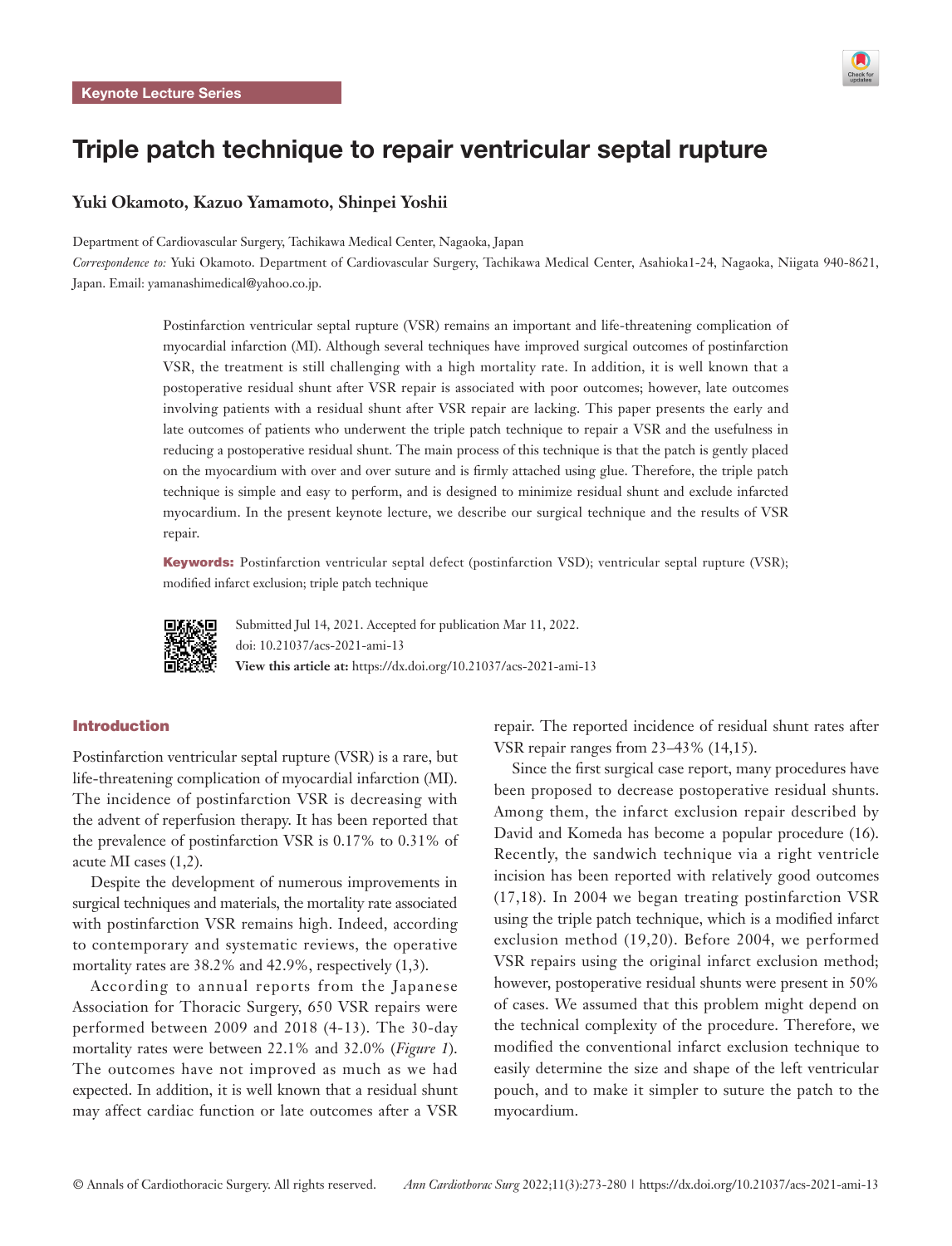

**Figure 1** Surgical repair of post-infarction VSR between 2009 and 2018 from annual reports of the Japanese Association for Thoracic Surgery. Columns: numbers of VSR repair, line: 30-day mortality (%). VSR, ventricular septal rupture.

#### Triple patch technique

A median sternotomy is performed under general anesthesia. Cardiopulmonary bypass is initiated using ascending aorta and bicaval cannulation under mild hypothermia. Coronary artery bypass grafting (CABG), if necessary, is performed on the beating heart before the VSR repair. Both antegrade and retrograde cold blood cardioplegia provide myocardial protection. The operative scheme is shown in *Figure 2*. A VSR repair is performed through a longitudinal left ventriculotomy in the infarcted area, approximately 2 cm away from the left anterior descending coronary artery (anterior type) or the posterior descending artery (posterior type), depending on the site of MI.

First, a tailored bovine pericardial patch (1st patch) is used to close the ventricular septal defect (VSD) directly with a running 4-0 polypropylene suture. The first patch is also used to prevent glue from entering the right ventricle. Then, two bovine pericardial patches are cut into adequate sizes. One pericardial patch (2nd patch) is sutured to the non-infarcted endocardium around the ventricular septal side with a 4-0 polypropylene over and over suture, and the other patch (3rd patch) is sutured to the non-infarcted endocardium on the ventricular free wall.

With respect to the 2nd and 3rd patches, the cranial margin of the patch is fixed to the myocardium with a

4-0 polypropylene mattress suture brought inside the ventricular free wall. The ends of the running sutures are brought outside the ventricular free wall at the apical side and tied.

After suturing, Bioglue (CryoLife Inc., Kennesaw, GA, USA) is applied to the suture line area on the muscle side. These two patches are then cut and sewn to determine the ideal size and shape of the pouch fitting the left ventricular cavity. These patches are sutured with 4-0 polypropylene over and over running sutures.

Finally, glue is applied to fill the cavity between the first patch and the pouch, and the ventriculotomy is closed with two teflon felt strips and 2-0 polypropylene mattress sutures.

#### **Outcomes**

Between April 2004 and December 2020, VSR repairs using the triple patch technique were performed in 42 patients at our institution. Patient demographics, clinical characteristics and early outcomes are summarized in *Table 1*. The mean age was 74.6±9.2 (range, 49–90) years. Twelve patients (28.6%) were in cardiogenic shock at the time of surgery. An intra-aortic balloon pump (IABP) was used in all patients preoperatively.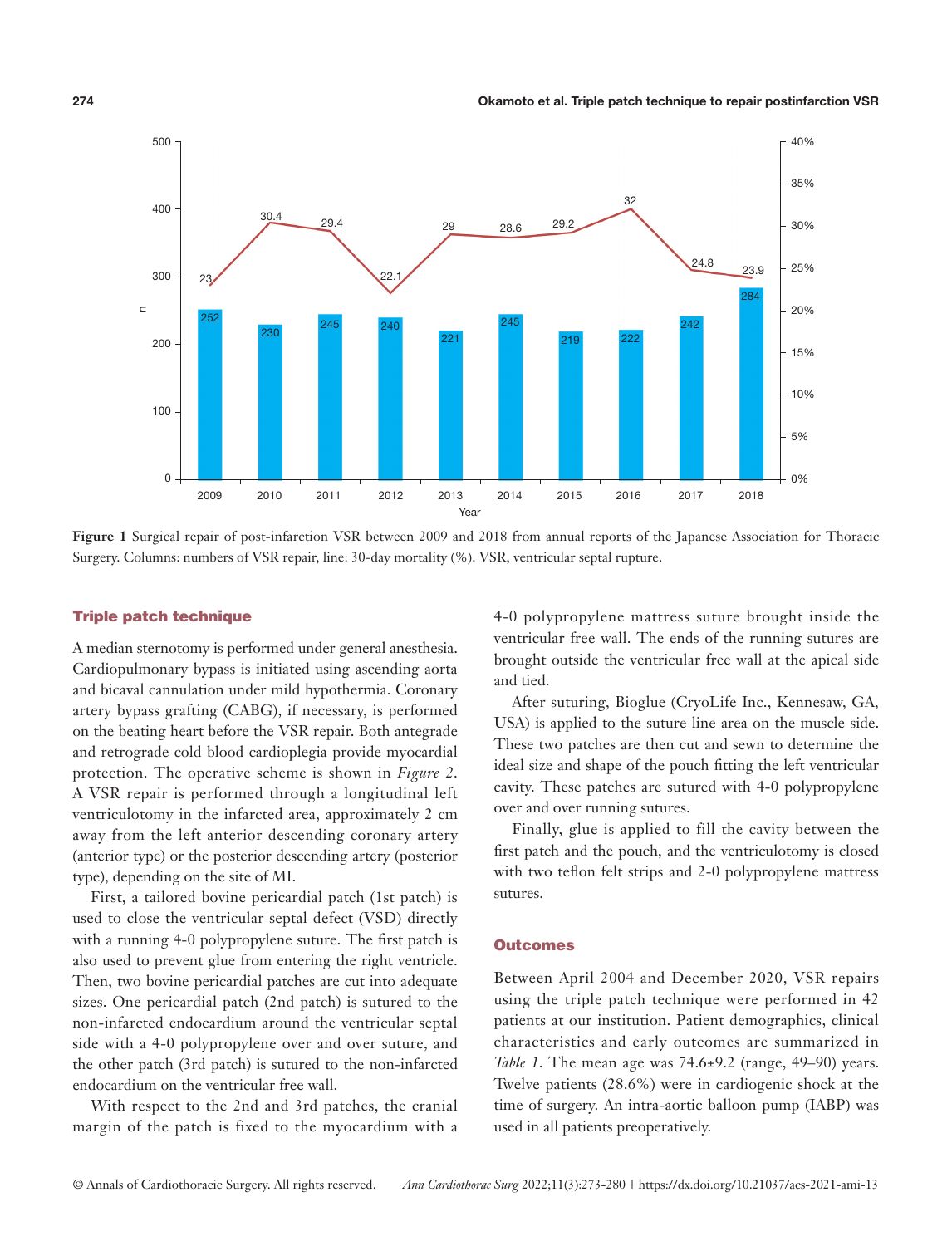

**Figure 2** Operative schema. (A) Anterior type; (B) posterior type. ① First patch; ② second patch; ③ third patch; ④ glue.

Additionally, preoperative extracorporeal membrane oxygenation (ECMO) was required in 4 patients (9.5%). The mean and median times from MI to surgery were 9.2±8.4 and 7 days, respectively. Eighteen patients (42.9%) had a left ventricular ejection fraction (EF) ≤40%. The mean pulmonary/systemic blood flow ratio (Qp/Qs) was 2.78±1.05 (range, 1.4–5.27). Twenty-three patients (54.8%) underwent urgent or emergent surgery.

The mean aortic cross clamp (ACC) time was  $99±31$ (range, 58–188) minutes, respectively. Anterior and posterior VSRs were repaired in 30 (71.4%) and 12 patients (28.6%), respectively. A concomitant CABG was performed in 11 patients (26.2%).

The 30-day mortality rate was 21.4%. Eight of these patients were in cardiogenic shock preoperatively, three of whom had a posterior VSR. The incidence of permanent stroke was 2 (4.8%). Six patients (14.3%) had a residual shunt after VSR repair. The overall 10-year survival rate was 59.9%, and the overall freedom from cardiacrelated death at 10 years was 84.9% (*Figure 3*). There were significant differences in surgical outcomes between patients who underwent anterior and posterior VSR repairs.

#### **Patients who died during the first 30 days**

Nine patients died within 30 days after surgery. The preoperative mean EF of these patients was 38.6%±14.4%. Eight of the patients were in cardiogenic shock preoperatively; emergent operation was performed in six of the patients. One patient had a left ventricular free wall rupture (oozing type). Eventually, five of nine patients died of low output syndrome (LOS), three died of sepsis and one died of stroke. There were four patients who required

postoperative veno-arterial (V-A) ECMO. Unfortunately, none of the patients could be withdrawn from V-A ECMO and died of LOS.

# **Prognosis of patients with a residual shunt after VSR repair**

Six patients (14.3%) had a slight residual shunt after VSR repair (*Table 2*). All of the patients had an anterior type rupture. Emergent operation was performed in four patients. The mean and median Qp/Qs of the six patients were 1.47±0.32 and 1.35, respectively. One of six patients died on postoperative day 46 due to LOS; the postoperative Qp/Qs was 2.0. The other patients were discharged.

During the follow up period, the residual shunt disappeared 6 months after VSR repair in one patient, gradually decreased in two and remained unchanged in one. A patient with a postoperative Qp/Qs of 1.5 died 5 years after surgery due to non-cardiac disease. The residual shunt flow did not worsen over time.

# **Comments**

# **Patch fixation and the use of glue**

An ideal suture line may be difficult to choose in the acute setting. Therefore, the patch should be gently and softly placed with an over and over running suture to avoid overtightening or myocardial tearing. In addition, the suture should be inserted from patch to patch through the myocardium (*Figure 4A*). Using this suture method, the patch can be fixed securely with minimal shifting from the position. It is acceptable if the running suture is slightly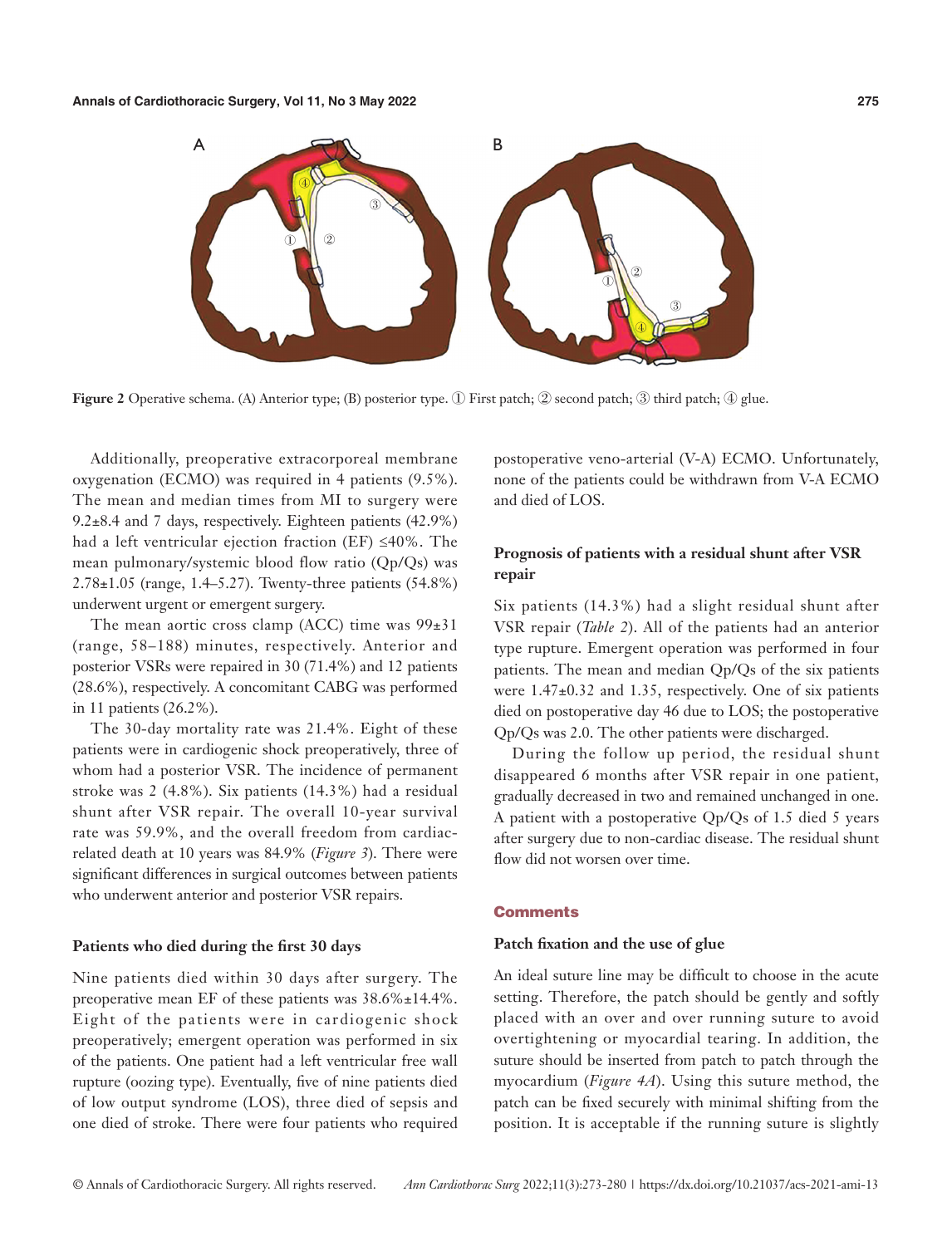| <b>Table 1</b> Patient characteristics and operative results $(n=42)$ |                       |  |  |  |
|-----------------------------------------------------------------------|-----------------------|--|--|--|
| Variables                                                             | $N$ (%)/mean $\pm$ SD |  |  |  |
| Age (years)                                                           | 74.6±9.2              |  |  |  |
| Range                                                                 | $49 - 90$             |  |  |  |
| <b>Shock status</b>                                                   | 12 (28.6)             |  |  |  |
| Preoperative IABP                                                     | 42 (100.0)            |  |  |  |
| Preoperative ECMO                                                     | 4(9.5)                |  |  |  |
| Preoperative PCI                                                      | 7(16.7)               |  |  |  |
| Urgent or emergent status                                             | 23 (54.8)             |  |  |  |
| Duration from MI to operation (days)                                  | $9.2 + 8.4$           |  |  |  |
| Median (days)                                                         | $\overline{7}$        |  |  |  |
| EF (%)                                                                | $45.8 \pm 14.0$       |  |  |  |
| $<$ 40%                                                               | 18 (42.9)             |  |  |  |
| Qp/Qs                                                                 | $2.78 + 1.05$         |  |  |  |
| Oozing rupture                                                        | 1(2.4)                |  |  |  |
| Aortic cross-clamp time (min)                                         | $99 + 31$             |  |  |  |
| <b>VSD</b>                                                            |                       |  |  |  |
| Anterior                                                              | 30 (71.4)             |  |  |  |
| Posterior                                                             | 12 (28.6)             |  |  |  |
| Concomitant procedure                                                 |                       |  |  |  |
| <b>CABG</b>                                                           | 11 (26.2)             |  |  |  |
| Distal anastomosis                                                    | $1.2 + 0.4$           |  |  |  |
| <b>MVR</b>                                                            | 3(7.2)                |  |  |  |
| <b>TAP</b>                                                            | 1(2.4)                |  |  |  |
| PM implantation                                                       | 1(2.4)                |  |  |  |
| Postoperative ECMO                                                    | 5(12.0)               |  |  |  |
| <b>Permanent stroke</b>                                               | 2(4.8)                |  |  |  |
| Re-operation                                                          | 0(0.0)                |  |  |  |
| 30-day mortality                                                      | 9(21.4)               |  |  |  |
| Posterior type                                                        | 3                     |  |  |  |
| Residual shunt                                                        | 6(14.3)               |  |  |  |
| Posterior type                                                        | 0(0.0)                |  |  |  |
| Qp/Qs                                                                 | $1.47 + 0.32$         |  |  |  |

SD, standard deviation; IABP, intra-aortic balloon pump; ECMO, extracorporeal membrane oxygenation; PCI, percutaneous coronary intervention; MI, myocardial infarction; EF, ejection fraction; Qp/Qs, pulmonary/systemic blood flow ratio; VSD, ventricular septal defect; CABG, coronary artery bypass grafting; MVR, mitral valve replacement; TAP, tricuspid annuloplasty; PM, pacemaker.

#### **276** Okamoto et al. Triple patch technique to repair postinfarction VSR

loosened, because the patch can be firmly attached to the endocardium using glue. Reinforcement using glue is also one of the important options for the VSR repair. Fibrin glue or Bioglue are used at our institution. Recently, we began routinely using Bioglue. Some authors have reported that the glue can reduce the residual shunt and the wide adhesion can prevent excessive pressure on the suture line (21,22). Moreover, Komeda reported that BioGlue renders the fragile myocardium stiffer and easier to suture (23). We also believe that the use of glue is ideal to secure patch fixation, even though the myocardium is infarcted or weakened. It is also important that gauze is placed inside the left ventricle before using glue to prevent dripping glue into the left ventricle (*Figure 4B*).

In addition, no bleeding from the left ventriculotomy closure occurred in our series, which may be due to the effectiveness of the glue applied in the dead space or around the ventriculotomy.

# **Posterior VSR**

It has been suggested that surgical repair of a posterior VSR carries higher rates of mortality and morbidity than does repair of an anterior VSR (15,24). Posterior VSR repairs are commonly associated with right ventricular dysfunction or technical difficulties in exposure and suturing; however, the triple patch technique can be performed without difficulty, even for a posterior VSR (*Figure 5*). In the case of a posterior type, generally one pericardial patch is sutured and fixed to the fibrous annulus of the mitral valve. The other patch is sutured to the posterior wall along a line of the medial margin at the base of the posteromedial papillary muscle. We can clearly see the VSR site, mitral valve or mitral subvalvular apparatus, and both an anterior and a posterior VSR repair can be easily performed. Indeed, there were no residual shunts in patients who underwent a posterior VSR repair, and there was no significant difference in surgical outcomes between anterior and posterior VSRs in our study.

#### **Concomitant CABG**

It is controversial whether concomitant CABG improves outcomes after a VSR repair. Some authors have reported that no or incomplete revascularization is an independent predictor of mortality and that complete revascularization improves long-term survival (25,26).

In contrast, in a systematic review and meta-analysis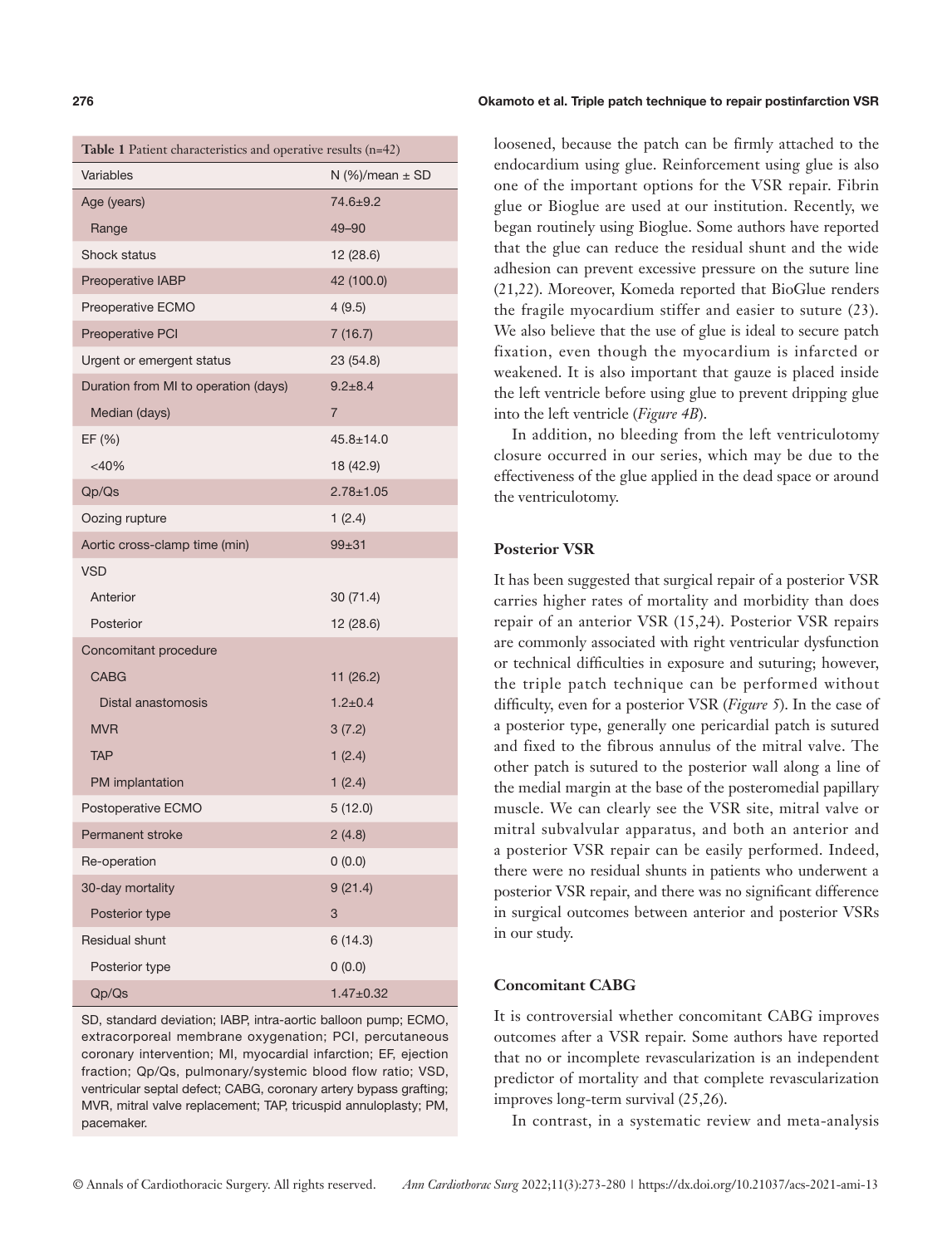

**Figure 3** Long-term outcome after VSR repair. (A) Kaplan-Meier overall survival for patients who underwent VSR repair; (B) Kaplan-Meier freedom from cardiac-related death for patients who underwent VSR repair. VSR, ventricular septal rupture.

| <b>Table 2</b> Residual shunt after surgery $(n=6)$                            |            |                        |                    |                               |
|--------------------------------------------------------------------------------|------------|------------------------|--------------------|-------------------------------|
| Case                                                                           | <b>VSD</b> | Postoperative<br>Qp/Qs | Follow up<br>Qp/Qs | Alive (year since<br>surgery) |
| Case 1                                                                         | Anterior   | 2.0                    |                    | No (in-hospital<br>death)     |
| Case 2                                                                         | Anterior   | 1.5                    | 1.5                | No (6 years)                  |
| Case 3                                                                         | Anterior   | 1.7                    | 1.5                | Yes (12 years)                |
| Case 4                                                                         | Anterior   | 1.6                    | 1.0                | Yes (7 years)                 |
| Case 5                                                                         | Anterior   | 1.5                    | 1.3                | Yes (3.7 years)               |
| Case 6                                                                         | Anterior   | 1.2                    | 1.2                | Yes $(2.6 \text{ years})$     |
| VSD, ventricular septal defect; Qp/Qs, pulmonary/systemic<br>blood flow ratio. |            |                        |                    |                               |

of surgical repairs of postinfarction VSR, Matteucci *et al.* reported that there was no significant protective effect with simultaneous CABG in terms of the early mortality rate (3). Sakaguchi *et al.* argued that revascularization of transmurally infarcted myocardium is illogical because the culprit artery is often entrapped in the suture line of the ventriculotomy, which can make bypass impossible (27). We agree, for the most part, with their opinion. In addition, most of the culprit arteries were completely occluded in VSR patients based on our experiences. Therefore, we generally perform CABG for other stenotic coronary arteries, but not the culprit artery. Indeed, no cardiac events related to the culprit artery for VSR occurred during our follow up period. In our series, percutaneous coronary intervention (PCI) for culprit lesions was performed in seven patients with acute coronary syndrome before diagnosing postinfarction VSR.

#### **LOS**

In the case of hemodynamic instability, mechanical circulatory support is often required, which can complicate treatment due to organ dysfunction. As pre- or postoperative management, we commonly use IABP in VSR patients and V-A ECMO in hemodynamically unstable patients. In terms of survival, the influence of preoperative organ dysfunction is also considerable, as previously reported (20). We also recognize that the poor outcome is related to extensive MI.

Daubert *et al.* reported that cardiac remodeling after an extensive MI gradually occurs and that 46% of all patients demonstrated reverse remodeling at 1 month (28). Among patients with extensive MI, it takes a long time to recover from myocardial damage or for cardiac remodeling to occur. Thus, an extensive MI appears to have a huge impact on survival, even though there is no residual shunt after the VSR repair.

One of the mechanical circulatory supports, Impella (Abiomed, Danvers, MA, USA) may be an alternative device for the treatment of VSR, especially in patients with LOS, although we have no experience in the use of Impella. Some authors have reported that the Impella can improve surgical outcome for postinfarction VSR (29-32). Impella has been shown to effectively reduce afterload and decrease flow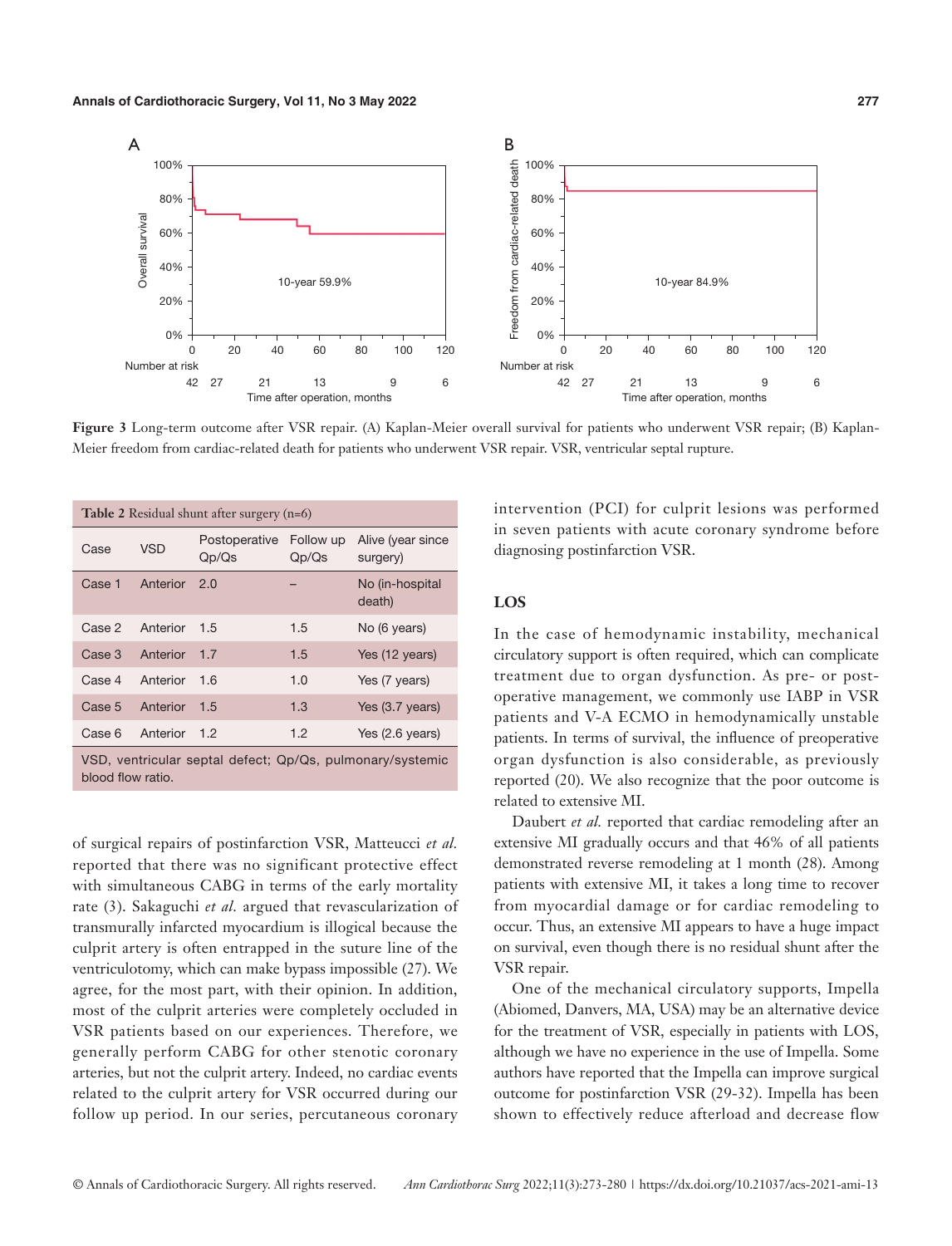

**Figure 4** Schema of triple patch technique. (A) Suture placement; (B) glue and gauze placement.



Figure 5 Intraoperative pictures of posterior VSR repair (surgeon's view). (A) First patch; (B) second patch is sutured to the myocardium; (C) third patch is sutured to the myocardium; (D) second and third patches are sewn. VSR, ventricular septal rupture.

through the VSD, thus leading to an increase the in mean arterial pressure and a decrease in the pulmonary capillary wedge pressure. It has also been reported that Impella's effect of reducing the left ventricular load is superior to that of IABP (33). The purpose of Impella is to achieve recovery from myocardial damage by assisting antegrade blood flow and reducing the load on the ventricle. As a result, the use of Impella may reduce organ damage compared to ECMO alone. Moreover, Via *et al.* reported that Impella allows bridging to appropriately timed surgical repair (34). Therefore, Impella may change the surgical strategy for

postinfarction VSR before and after repair, although Imeplla also has several problems, such as bleeding or hemolysis. We hope that Impella will contribute to improved prognosis among patients with postinfarction VSR.

# **Conclusions**

The early and late outcomes of modified infarct exclusion using the triple patch technique are acceptable. This technique is safe and simple, and may be useful for reducing postoperative residual shunts.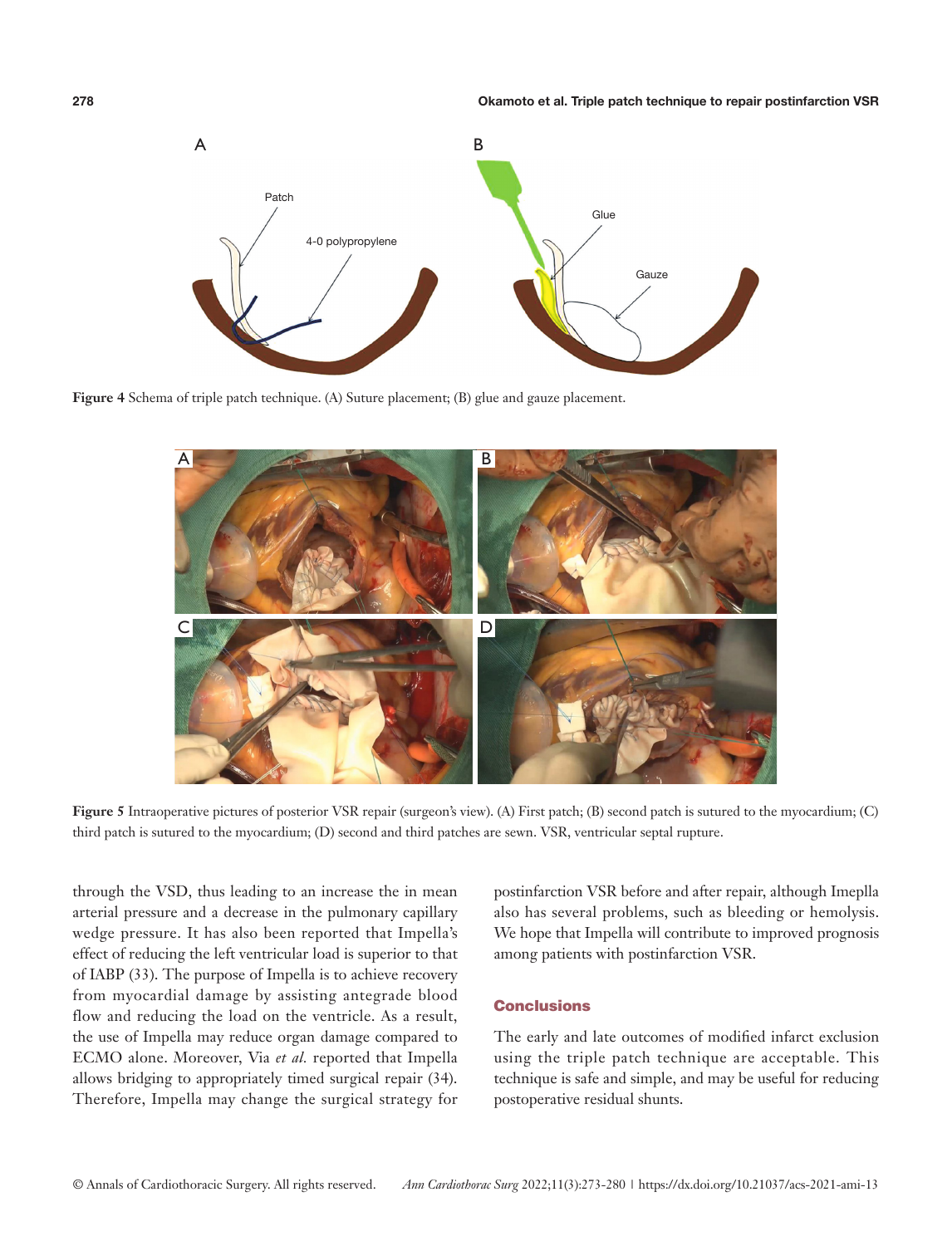## Acknowledgments

*Funding:* None.

# Footnote

*Conflicts of Interest:* The authors have no conflicts of interest to declare.

*Open Access Statement:* This is an Open Access article distributed in accordance with the Creative Commons Attribution-NonCommercial-NoDerivs 4.0 International License (CC BY-NC-ND 4.0), which permits the noncommercial replication and distribution of the article with the strict proviso that no changes or edits are made and the original work is properly cited (including links to both the formal publication through the relevant DOI and the license). See: [https://creativecommons.org/licenses/by-nc-nd/4.0/.](https://creativecommons.org/licenses/by-nc-nd/4.0/)

# **References**

- 1. Jones BM, Kapadia SR, Smedira NG, et al. Ventricular septal rupture complicating acute myocardial infarction: a contemporary review. Eur Heart J 2014;35:2060-8.
- 2. Elbadawi A, Elgendy IY, Mahmoud K, et al. Temporal Trends and Outcomes of Mechanical Complications in Patients With Acute Myocardial Infarction. JACC Cardiovasc Interv 2019;12:1825-36.
- 3. Matteucci M, Ronco D, Corazzari C, et al. Surgical repair of post-infarction ventricular septal rupture: systematic review and meta-analysis. Ann Thorac Surg 2021;112:326-37.
- 4. Committee for Scientific Affairs; Sakata R, Fujii Y, et al. Thoracic and cardiovascular surgery in Japan during 2009: annual report by the Japanese Association for Thoracic Surgery. Gen Thorac Cardiovasc Surg 2011;59:636-67.
- 5. Kuwano H, Amano J, Yokomise H. Thoracic and cardiovascular surgery in Japan during 2010 : annual report by The Japanese Association for Thoracic Surgery. Gen Thorac Cardiovasc Surg 2012;60:680-708.
- 6. Amano J, Kuwano H, Yokomise H. Thoracic and cardiovascular surgery in Japan during 2011: Annual report by The Japanese Association for Thoracic Surgery. Gen Thorac Cardiovasc Surg 2013;61:578-607.
- 7. Committee for Scientific Affairs, The Japanese Association for Thoracic Surgery; Masuda M, Kuwano H, et al. Thoracic and cardiovascular surgery in Japan during 2012 : annual report by The Japanese Association for Thoracic

Surgery. Gen Thorac Cardiovasc Surg 2014;62:734-64.

- 8. Committee for Scientific Affairs, The Japanese Association for Thoracic Surgery; Masuda M, Kuwano H, et al. Thoracic and cardiovascular surgery in Japan during 2013: Annual report by The Japanese Association for Thoracic Surgery. Gen Thorac Cardiovasc Surg 2015;63:670-701.
- 9. Committee for Scientific Affairs, The Japanese Association for Thoracic Surgery; Masuda M, Okumura M, et al. Thoracic and cardiovascular surgery in Japan during 2014 : Annual report by The Japanese Association for Thoracic Surgery. Gen Thorac Cardiovasc Surg 2016;64:665-97.
- 10. Committee for Scientific Affairs, The Japanese Association for Thoracic Surgery; Masuda M, Endo S, et al. Thoracic and cardiovascular surgery in Japan during 2015 : Annual report by The Japanese Association for Thoracic Surgery. Gen Thorac Cardiovasc Surg 2018;66:581-615.
- 11. Committee for Scientific Affairs, The Japanese Association for Thoracic Surgery; Shimizu H, Endo S, et al. Thoracic and cardiovascular surgery in Japan in 2016: Annual report by The Japanese Association for Thoracic Surgery. Gen Thorac Cardiovasc Surg 2019;67:377-411. Erratum in: Gen Thorac Cardiovasc Surg 2019;67:573-75.
- 12. Committee for Scientific Affairs, The Japanese Association for Thoracic Surgery; Shimizu H, Okada M, et al. Thoracic and cardiovascular surgeries in Japan during 2017: Annual report by the Japanese Association for Thoracic Surgery. Gen Thorac Cardiovasc Surg 2020;68:414-49.
- 13. Committee for Scientific Affairs, The Japanese Association for Thoracic Surgery; Shimizu H, Okada M, et al. Thoracic and cardiovascular surgeries in Japan during 2018: Annual report by the Japanese Association for Thoracic Surgery. Gen Thorac Cardiovasc Surg 2021;69:179-212.
- 14. Deja MA, Szostek J, Widenka K, et al. Post infarction ventricular septal defect - can we do better? Eur J Cardiothorac Surg 2000;18:194-201.
- 15. Jeppsson A, Liden H, Johnsson P, et al. Surgical repair of post infarction ventricular septal defects: a national experience. Eur J Cardiothorac Surg 2005;27:216-21.
- 16. Komeda M, Fremes SE, David TE. Surgical repair of postinfarction ventricular septal defect. Circulation 1990;82:IV243-7.
- 17. Isoda S, Imoto K, Uchida K, et al. Sandwich technique via right ventricle incision to repair postinfarction ventricular septal defect. J Card Surg 2004;19:149-50.
- 18. Hosoba S, Asai T, Suzuki T, et al. Mid-term results for